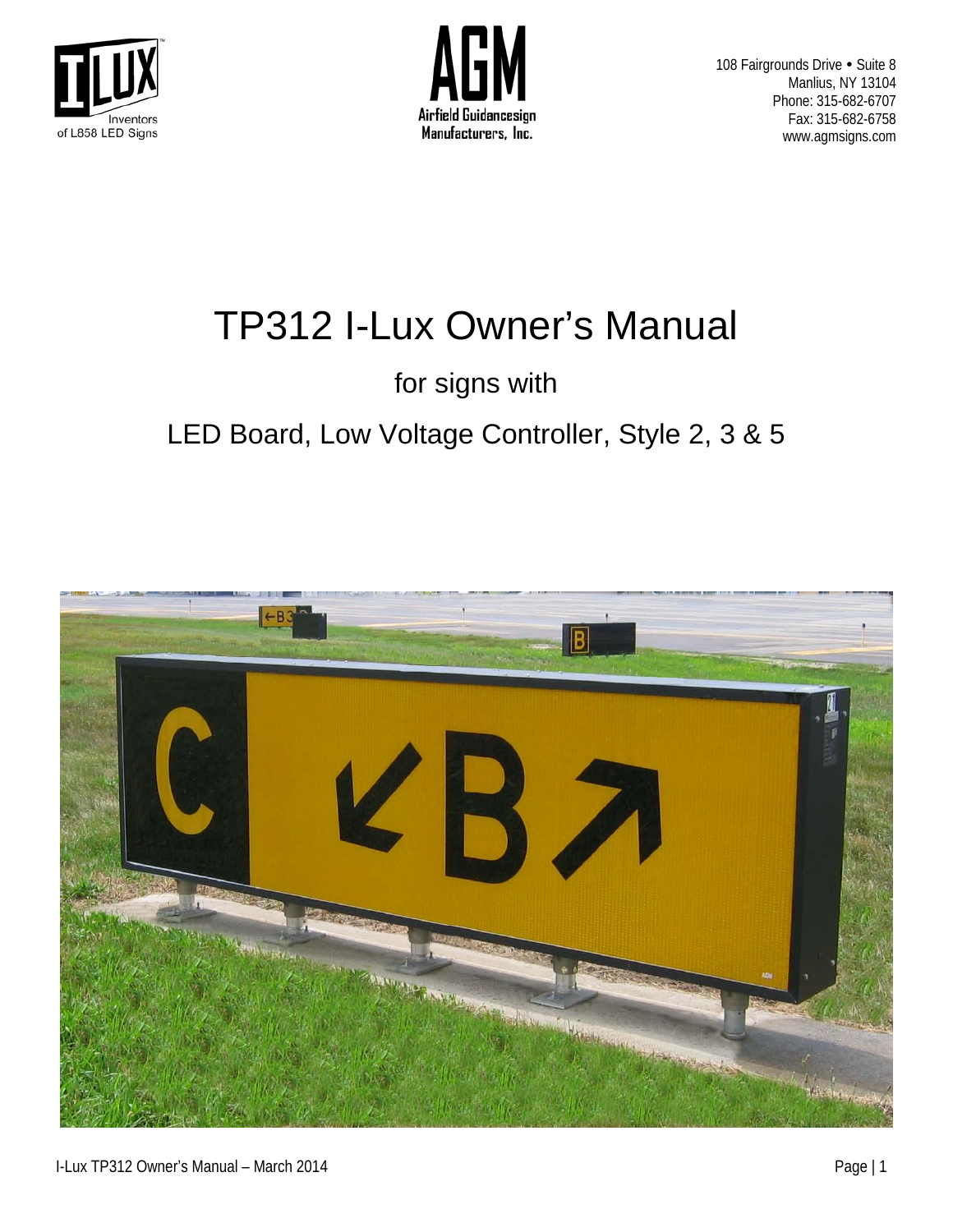



#### **Table of Contents:**

| Section |                                                    |    |  |  |
|---------|----------------------------------------------------|----|--|--|
| 1       | <b>Item Numbers</b>                                | 3  |  |  |
| 2       | General Information                                | 3  |  |  |
| 3       | Warranty                                           | 4  |  |  |
| 4       | Handling                                           | 4  |  |  |
| 5       | Storage                                            | 5  |  |  |
| 6       | Installation                                       | 5  |  |  |
| 7       | Maintenance                                        | 6  |  |  |
| 8       | <b>I-Lux Cabinet Access</b>                        | 6  |  |  |
| 9       | I-Lux LED Board Troubleshooting & Parts List       | 7  |  |  |
| 10      | Transformer Requirements, VA Loads & Power Factors | 13 |  |  |
| 11      | <b>Concrete Pad Mounting Guide</b>                 | 14 |  |  |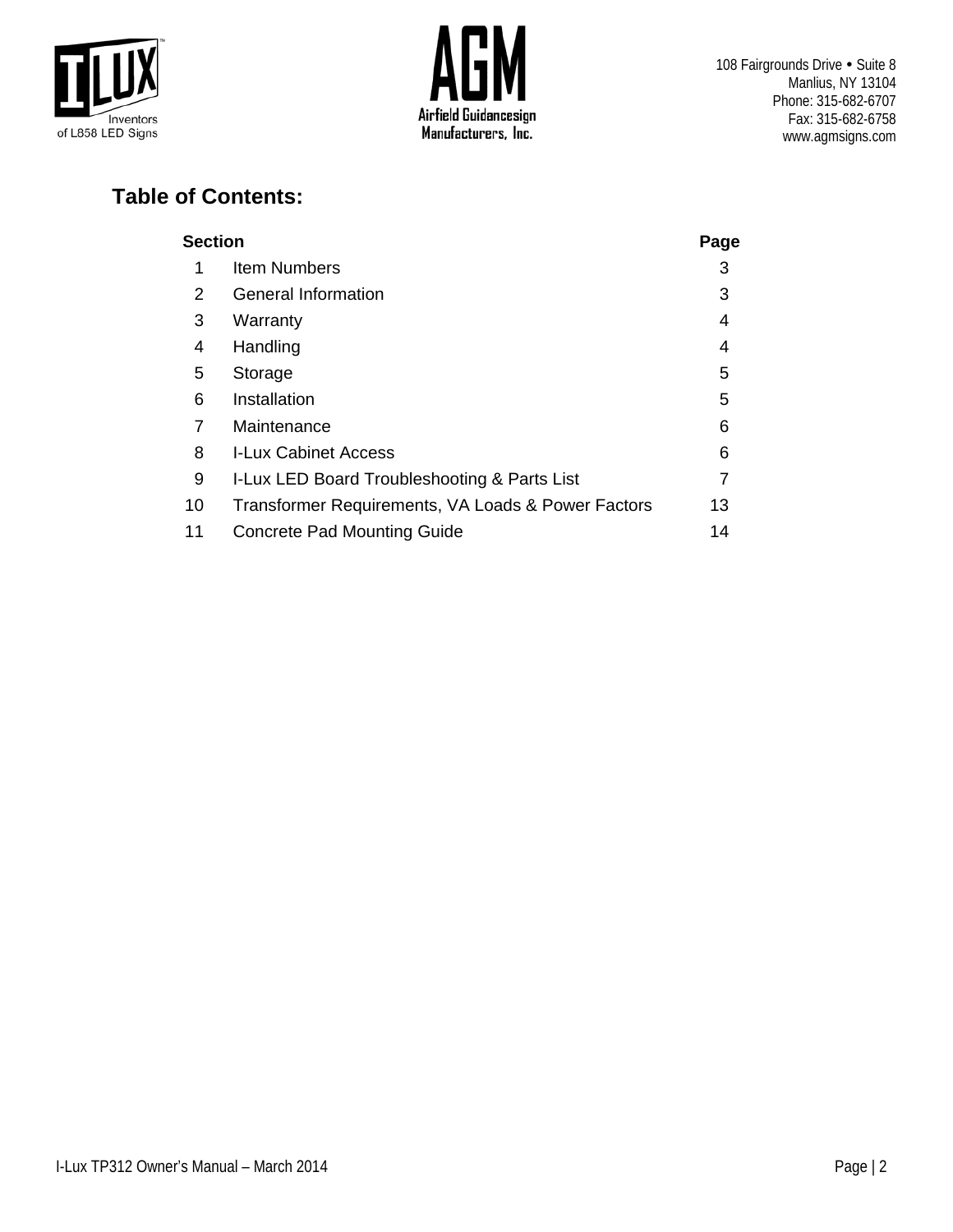



#### **1. I-Lux TP312 LED Board Catalog Numbers**



| Panel<br><b>Height</b> | Legend<br>Height | Sign<br>Height | <b>Mod 1.0</b><br><b>Viewable</b><br>Length |
|------------------------|------------------|----------------|---------------------------------------------|
| 600 <sub>mm</sub>      | 400mm            | 1300mm         | 927 <sub>mm</sub>                           |
| 1200mm                 | 1000mm           | 1355mm         | 1270mm                                      |
|                        |                  |                |                                             |

### **2. General Information**

All AGM signs are tested at the factory and set to function within applicable specifications. Installation and operation issues most frequently trace back to an undersized isolation transformer or to damage during shipping. Before commencing repairs, please contact AGM (+1-315-682-6707 or via email) with the catalog number and serial number from the name plate of the malfunctioning sign to determine warranty coverage.

If following the troubleshooting guidelines below do not resolve any operational issues, we are pleased to assist you via telephone or email. We keep parts in stock, and ship within 24 hours.

Power factors, as illustrated on page 13, are measured on the primary of the corresponding L830 transformer, per FAA Circular 150/5345-44(current edition). This takes into account the inherent deficiencies of the isolation transformer in the values. These ratings are subject to change without notice.

Consider upgrading your unlighted signs to energy efficient LED signs. AGM has retrofit kits for just that purpose – no need to purchase a whole new sign. Please contact AGM to learn more about the possibilities. Additional information is available on our website: www.agmsigns.com.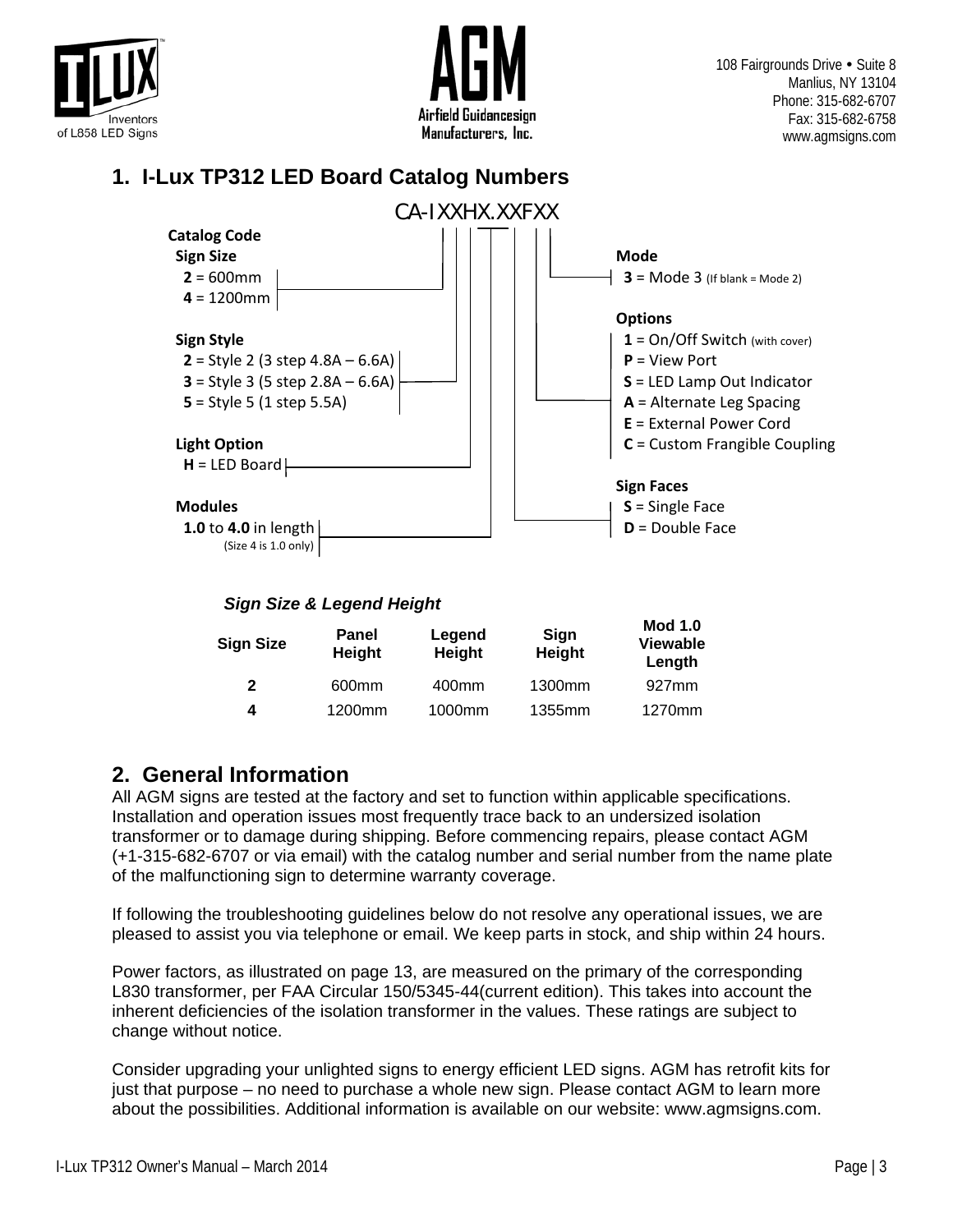



**3. Warranty**<br>AGM L858 Airfield Guidance Signs are warranted against mechanical and physical defects in design or manufacture for a period of 2 years from date of installation per FAA AC 150/5345- 44(applicable edition). Where applicable, per FAA EB67(applicable edition), AGM L858(L) Airfield Guidance Signs are warranted against electrical defects in design or manufacture of the LED or LED specific circuitry for a period of 4 years. AGM will correct such by repair or replacement, at its option, provided the signs have been properly handled and stored prior to installation, properly installed and operated after installation, and provided further that the buyer has notified AGM in writing within the warranty period and a reasonable time after notice of such defects. Refer to handling, storage, installation and operational instructions for proper procedural guidance that must be followed to maintain warranty provisions.

This warranty is in effect for the specified term as long as the equipment has not been, in AGM's judgment: altered in such a way as to affect the equipment adversely; subjected to accident, negligence, and/or improper storage; and has been operated and maintained in accordance with accepted FAA guidelines as described in AC 150/5340-26(applicable edition) and AGM's published operational guidelines.

AGM reserves the right to examine signs on which a claim has been made. Equipment must be presented in the same condition as when the defect was discovered. AGM also reserves the right to require the return of equipment to establish any claim.

#### **Disclaimer**

AGM's obligation under this warranty is limited to repair or replacement of defective equipment sold by AGM. This does not include any other costs such as the cost of removal, shipping, or installation of the defective part or repaired product, including labor or any consequential damages of any kind. AGM shall not be liable for any indirect or consequential damages.

Under no circumstances will AGM's liability exceed its sales price of the signs claimed to be defective. All transportation costs under this warranty are the responsibility of the buyer. Replacement parts and/or equipment provided under this warranty are covered under the same terms until the expiration of the original warranty period that began upon the first installation of the equipment.

This is AGM's sole and exclusive warranty with respect to the equipment sold to the buyer. There are no express or implied warranties of fitness for any particular purpose or any implied warranties other than those made expressly herein.

AGM shall not be liable to the buyer of this product or third parties for indirect or consequential damages, or for damages arising from the use of any options or parts other than those designated by AGM as approved products. Damage caused by lightning, flood and other natural or man-made causes are outside the scope of this warranty.

### **4. TP312 I-Lux Sign Handling**

AGM I-Lux signs are shipped in a corrugated wrapping to protect against abrasion during shipping. The packaged signs are meant to be hand carried (sling straps are effective) or placed on dolly carts. The packaged sign is NOT designed to be handled by forklifts.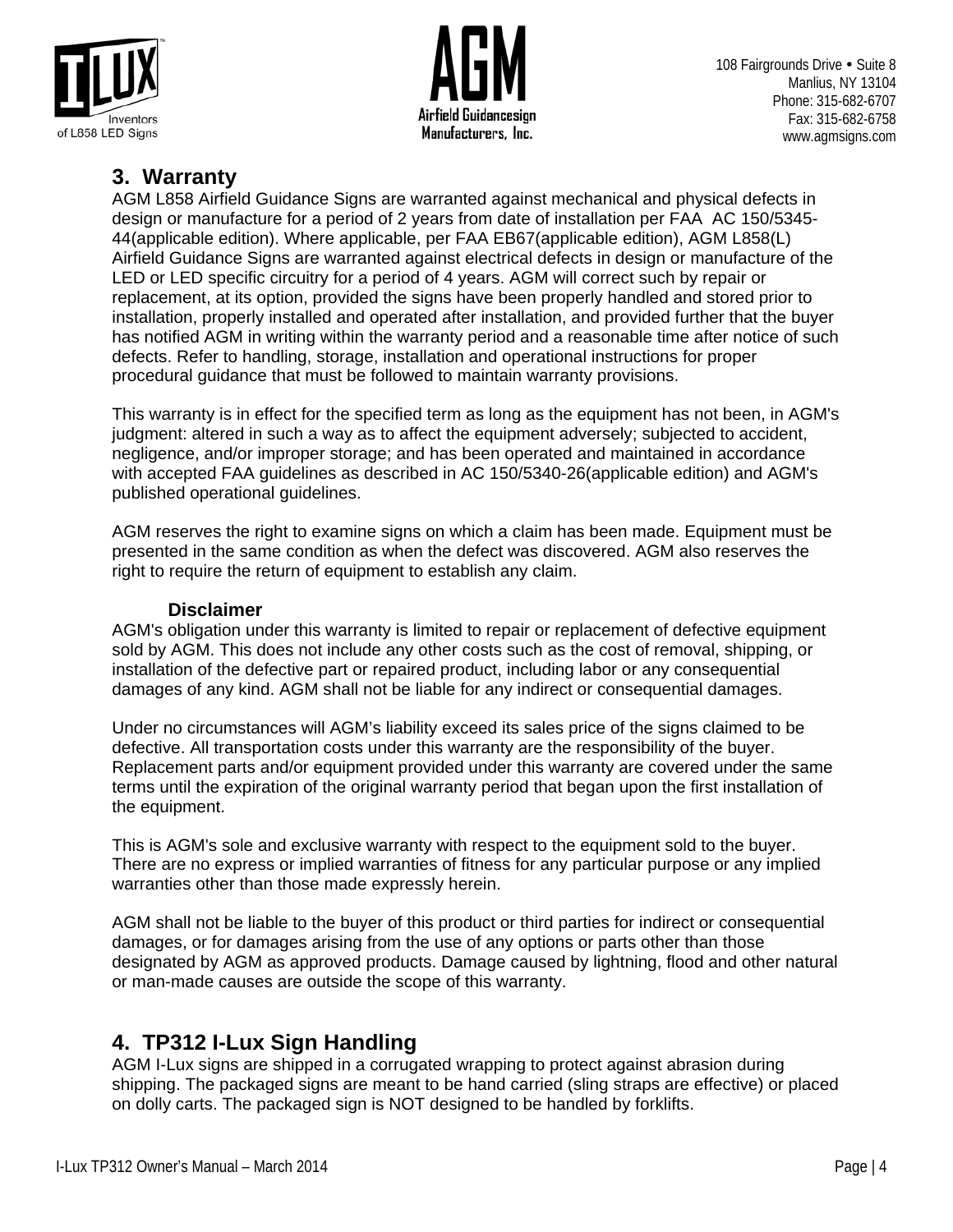



Make sure to note any damage that occurred during shipping when receiving the signs and be sure to document it with the carrier. When installing the sign make sure that the correct L830 isolation transformer is connected.

#### **5. TP312 I-Lux Sign Storage**

If the signs are to be stored before installation, keep them in the original corrugated wrapping for protection and store them upright in a dry location. If the corrugated wrapping becomes wet, it should be removed and recycled because it can cause damage as a result of aggravated humidity. If the corrugated wrapping is removed, keep the protective plastic on the legend panels until installation. This provides the last layer of protection in the absence of the corrugated wrapping. Damage resulting from improper storage is not covered by warranty.

#### **6. TP312 I-Lux Sign Installation**

- 1. Place sign on the pad with long dimension of the floor flanges perpendicular to the length of the sign.
- 2. Mark anchor bolt locations.
- 3. Move the sign out of the way.
- 4. Drill mounting holes for anchor bolts.
- 5. Install L-830 transformer into the base can.
	- Check technical data sheet to make sure correct wattage is used.
- 6. Secure cable clamp to transformer secondary lead or secondary extension cord.
- 7. Reposition the sign on the pad and hold at an angle.
- 8. Pull power cord out of sign leg and plug it into the transformer secondary lead or extension cord.
- 9. Rotate the sign to the upright position over the anchor holes being careful to not pinch the power cord.
- 10. Insert the anchor bolts and loosely clamp the floor flanges to the pad.
- 11. Loosen the pinch bolts in the slip flanges.
- 12. Tighten the anchor bolts on the floor flanges.
- 13. Tighten the pinch bolts in the slip flanges against the couplings.
- 14. Remove the protective plastic on the panels, being careful not to create foreign object debris (FOD).
- 15. When work is done on the circuit, verify sign operation between dusk and dawn.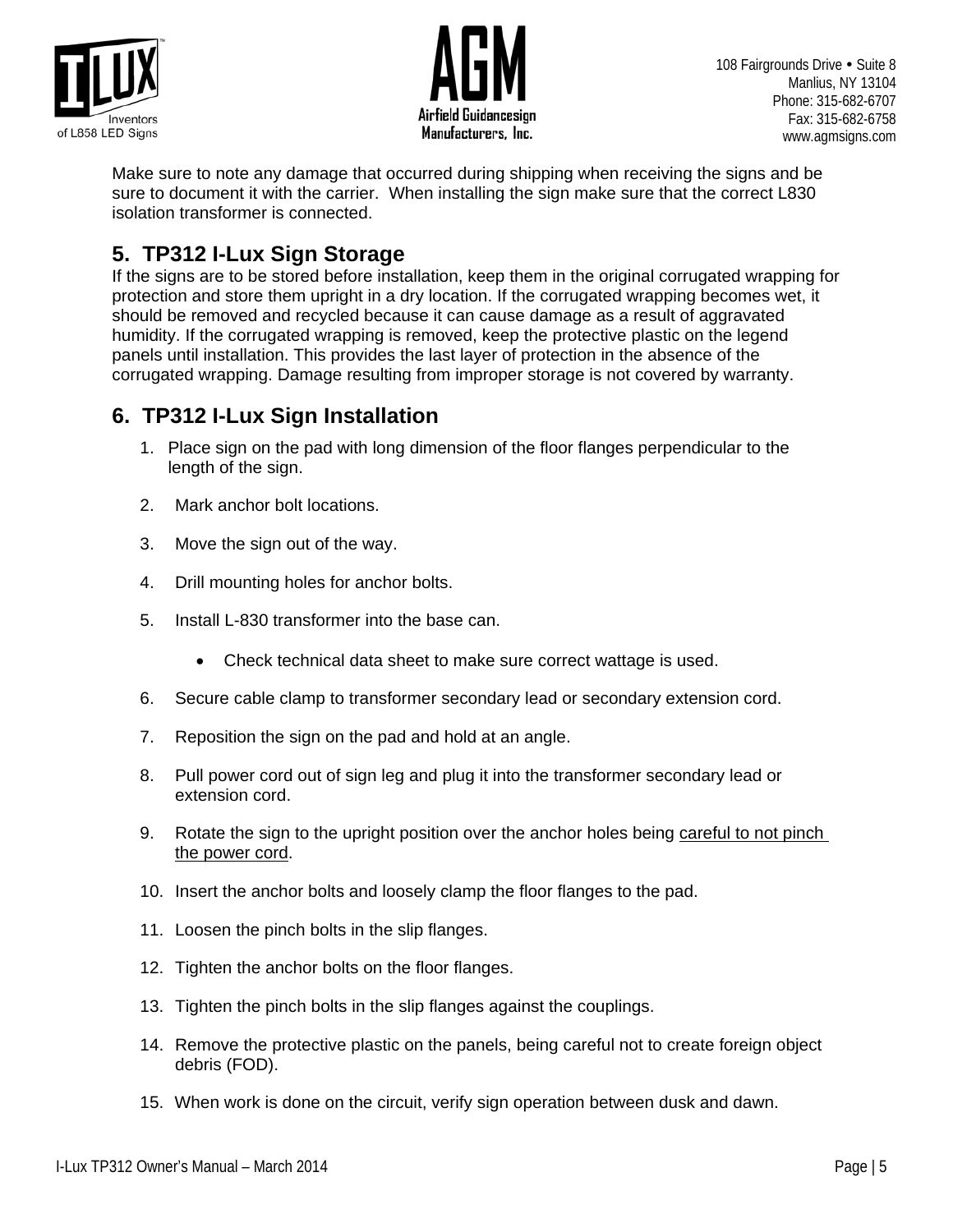



#### **7. TP312 I-Lux Maintenance**

AGM signs are designed to provide years of trouble-free service. Prior to the performance of any work on the signs, power should be disconnected at the vault. We recommend an annual inspection and cleaning of the sign interior to maintain bright and even light output. Inspection of the signs should also include requier removal of

the signs should also include regular removal of any excess dirt, snow, and avian excrement from the sign exterior to maintain proper visibility of the sign legend.

#### **8. TP312 I-Lux Cabinet Access**

- a. Remove the bolts from the top and bottom surface of the side opposite the power end.
- b. Slide the sign side cabinet extrusion out.
- c. Remove a legend panel by sliding it out the open end of the sign.
- d. When accessing the sign cabinet, use only hand tools to tighten the bolts.





*Floor Flange Dimensions* 

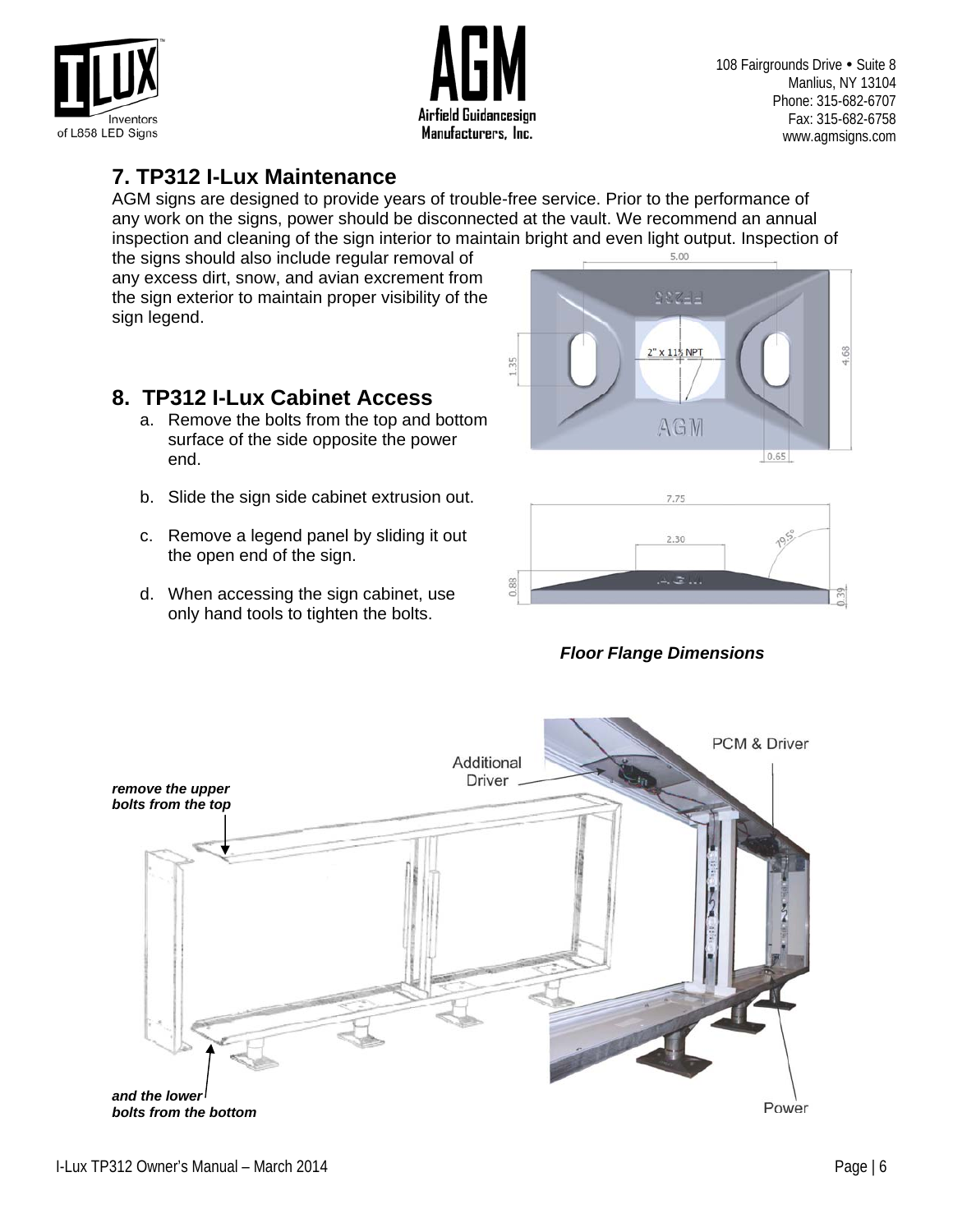



#### **9a. TP312 I-Lux Sign LED Board Operation**

AGM's LED board light engine uses high efficiency LEDs to illuminate the guidance sign. Once the circuit is energized, there is a 4 second delay before the light engine turns on; this is normal. If there is an interruption in power, there could be another identical delay indicating the startup sequence has cycled. There are 2 high brightness LEDs on each board. Per FAA Engineering Brief #67, if more than 25% of the alternate lighting devices (LEDs) are not lit, the LED board must discontinue operation and communicate its condition within the sign, causing the whole sign to turn off. The FAA requires this to make sure an incorrect message is not displayed that could cause a safety issue to traffic on the airfield. Each LED board has a monitor circuit to verify operation. The LED board that has detected the problem will illuminate a red LED on the board indicating it has a problem and should be replaced.

### **9b. TP312 I-Lux Sign LED Board Troubleshooting**

All AGM signs are tested at the factory and set to function within applicable specifications. Installation and operation issues most frequently trace back to an undersized isolation transformer or to damage during shipping. Before commencing repairs, please contact AGM (315-682-6707 or via email) with the catalog number and serial number from the name plate of the malfunctioning sign to determine warranty coverage. If the LED boards and isolation transformer appear functional, and any operating issues have not been resolved after following the troubleshooting guidelines, please call us at 315-682-6707; we are pleased to assist you. We keep parts in stock and ship within 24 hours.

BEFORE PERFORMING MAINTENANCE ON AN AIRFIELD GUIDANCE SIGN, VERIFY THE SIGN'S CIRCUIT IS OFF AND LOCKED OUT FROM ACCIDENTAL ENERGIZATION.

- 1. Verify that the amp reading (taken on one of the sign input power cords) reflects the amperage of the airfield circuit. If the reading is not identical, then there could be a problem with the isolation transformer or regulator providing power to the sign. Lock out the circuit and verify the condition of the isolation transformer for the sign.
- 2. Ensure that power to the sign has been turned off, then access the I-Lux cabinet by following the instructions on page 6. For easier access to the sign interior, remove one of the panels by sliding it out the open end of the sign and setting it aside.
- 3. Inspect the LED boards that are mounted on the mounting brackets. Cycle the power to the sign remotely or by using the optional isolating safety switch on the sign. If there is a fault with an individual LED board, all the LEDs should light up and then shut down within a second. The malfunctioning LED board will have an illuminated red LED directly on the circuit board as an indication that it or the driver circuit has malfunctioned.
	- a. To isolate the malfunction, remove the end loop plug from the end of the LED circuit where the red light was observed. Disconnect that string of LED boards from the driver and insert the end loop plug in its place on the driver. Cycle the power again and observe whether all remaining lights in the sign illuminate normally.
		- i. If all the lights remain on normally, there is a problem with a LED board on the string that was disconnected. Power off the sign, replace the bracket with the malfunctioning LED board, return the end loop to the OUT plug, and connect the LED bracket circuit to the driver again. Power on the sign, verify normal operation,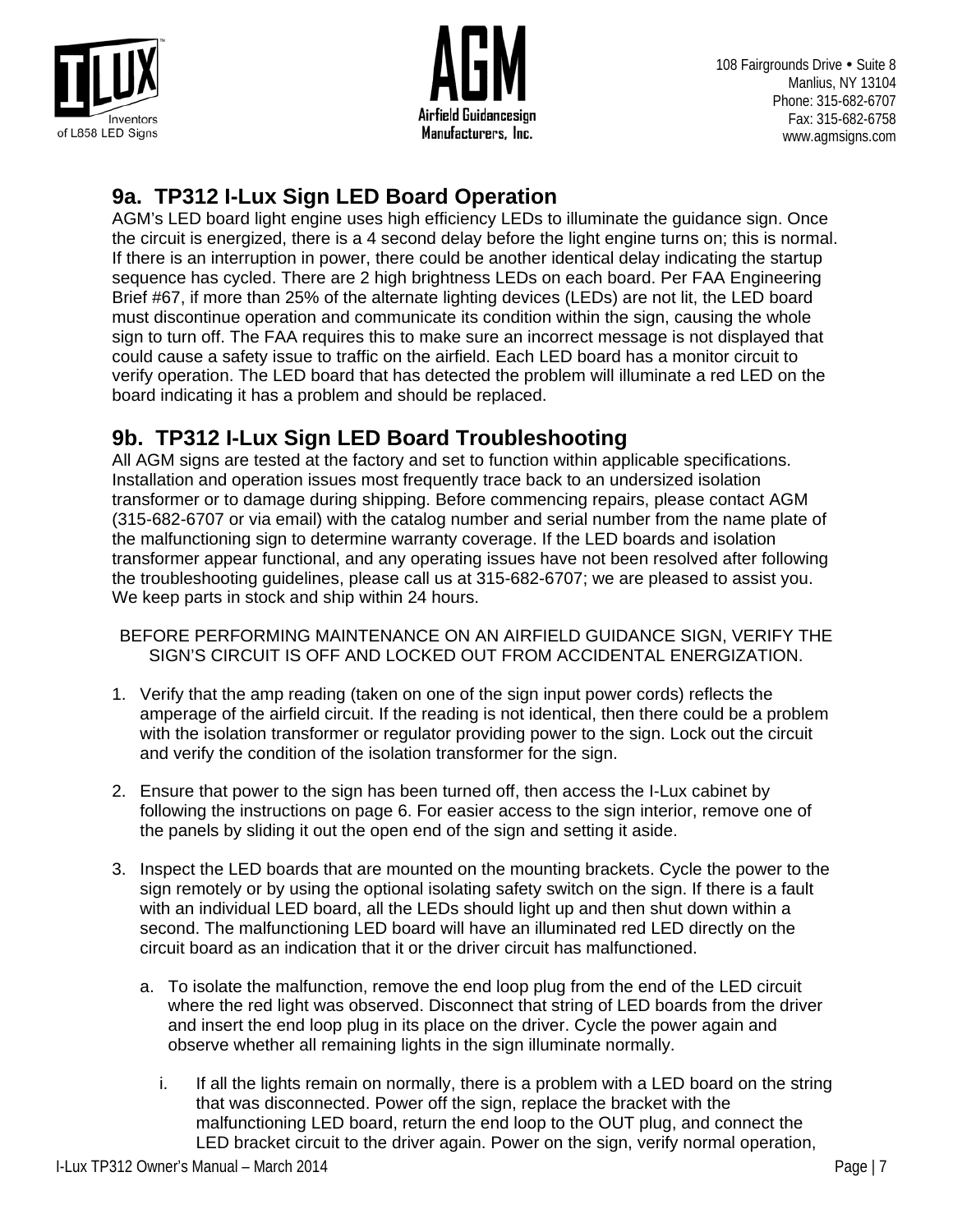



and take the affected bracket back to the shop to isolate the indicated LED board for replacement. Instructions for replacing the LED board are on the following page.

- ii. If all the lights go out again and the red light appears on the remaining string plugged into the driver, then the driver needs to be checked. Power off the sign, unplug the power cable that runs from the power control module (PCM) to that driver, cycle the power to the sign, and confirm the other lights and driver circuits in the sign remain lit. If so, the disconnected driver needs to be replaced and the strings of LEDs connected to the new driver to confirm their operation.
- b. If the remaining driver circuits are still not operational on restart, power off the sign, and unplug all the drivers from the PCM. With all driver circuits unplugged, power up the sign and make sure the PCM has both green LEDs. If one or both green LEDs on the PCM are not illuminated, skip the next step below.

IMPORTANT: DO NOT PLUG DRIVER CIRCUITS INTO AN ENERGIZED LVC POWER SUPPLY WHEN TROUBLESHOOTING!

- i. With the sign powered down, plug in the driver circuits individually and power on the sign to confirm their individual operation. If another driver circuit is found to be causing shut down, repeat the previous steps to isolate the cause.
- c. Next, ensure the bridge rectifier is functioning properly by taking a DC voltage reading across the red and black wires exiting the bridge rectifier. With the circuit off and locked out, note the position of where the wires connect on the terminals and then remove them from the connecting posts of the bridge rectifier. The corners with red and black wires are the DC output of the bridge rectifier. The positive red (+) wire is always connected to the terminal that is 90° different in orientation than the others and is located on the small diagonal corner of the bridge rectifier.
	- i. Using an RMS multi-meter, set the operation for diode testing and place the black negative lead on the positive terminal of the bridge rectifier, and the red positive lead on the negative terminal of the bridge rectifier in the corner opposite the positive terminal.
	- ii. If the meter reads close to 0.90VDC to 1.00VDC the bridge rectifier is good. If it reads approximately 0.40VDC to 0.60VDC the bridge rectifier is bad and needs to be replaced.
- d. If the bridge rectifier is good, the next step is to check the output of the PCM. There are 2 green LEDs on the PCM near the output connections and if both of these are not illuminated when the sign is powered on and all circuits are disconnected, the PCM needs to be replaced. If both are illuminated, check the output voltage by setting a true RMS meter to DC voltage, and insert the black negative probe where the green wire connects and the red positive probe where the red wire connects. The output voltage should be approximately +50VDC. If there is no voltage here, the PCM needs to be replaced.
	- i. After the PCM is replaced, follow the driver circuit checking procedure from the preceding page. Take note of the green LED lights on the PCM; and if on start up,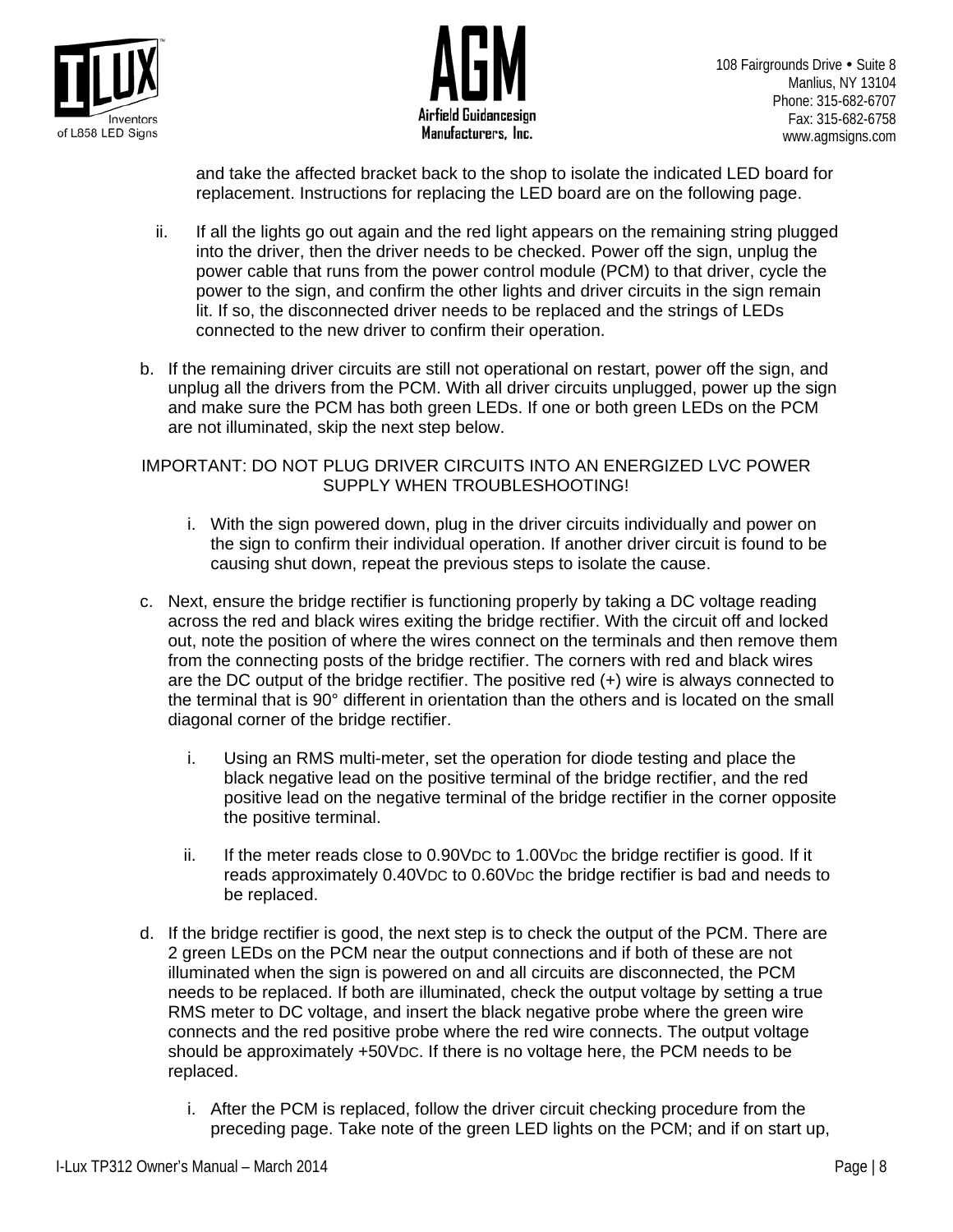



one of the LEDs is not illuminated, turn off the power promptly and replace the driver of the circuit being checked. Do not run a new PCM with a bad driver as damage to the PCM can occur.

**9c. TP312 I-Lux Sign LED Board Replacement**<br>Replacement of a nonfunctioning LED board is best accomplished inside the electrical shop, after swapping out mounting brackets. To replace the LED board, carefully remove the black wire harness plugs, press on the release safety catches of the plugs and pull out along the same plane that the LED is mounted on. Remove the mounting clips on either side of the LED board. Then using a sharp blade, slide under the LED board and pry the LED board off of the mounting bracket where the LED board is held with thermal transfer adhesive. Make sure to clean the area of the mounting bracket where the LED board was mounted before attaching a new one.

On the replacement LED board, strip the protective cover from the thermal adhesive on the back and carefully place the LED board in the same location as the previous LED board. Make sure to align the IN side and OUT side in the same orientation as the other LED boards on the mounting bracket. Replace the wire harness connections; and if the replacement LED board is at the end of the string, insert the green, end loop plug that completes the circuit.

[REMAINDER OF PAGE INTENTIONALLY BLANK]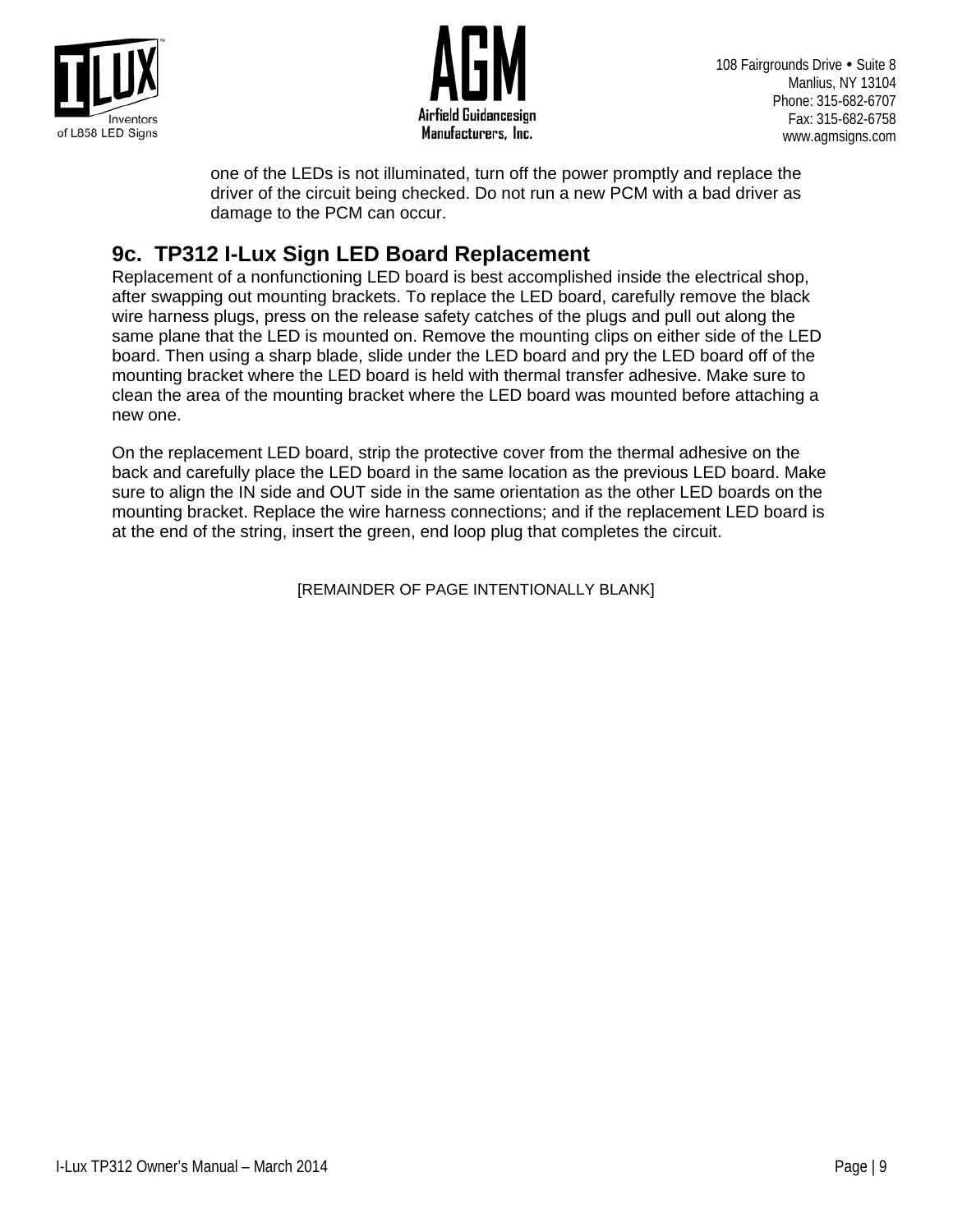





### **9d. TP312 I-Lux Sign LED Board Parts List**

|   | Part#         | <b>Description</b>               |   | Part#               | <b>Description</b>              |
|---|---------------|----------------------------------|---|---------------------|---------------------------------|
| A | C7-LVCV2      | Low voltage power control module |   | C6-SF5              | Slip flange                     |
| B | I7-LEDV2      | LED board with optics            | J | CA-I6FC625mm        | Frangible coupling              |
| C | $IZ-LB#V$     | LED mounting bracket             | κ | C-6FF235            | Floor flange                    |
| D | C7-DRVR       | LED driver module                |   | C7-60PC             | Power cord                      |
| E | <b>I6-CBN</b> | Corner bracket with knurl nut    |   |                     |                                 |
| F | 18-#LPXX      | Legend panel                     |   | C7-BRG              | Bridge rectifier (not pictured) |
| G | $IG-CB$       | Corner bracket                   |   | C <sub>6</sub> -THR | Tether (not pictured)           |
| Н | $16 - #SP$    | Support post                     |   | C9-INP              | Name plate (note pictured)      |

When ordering:

 $# =$  sign size

 $XX =$  sign length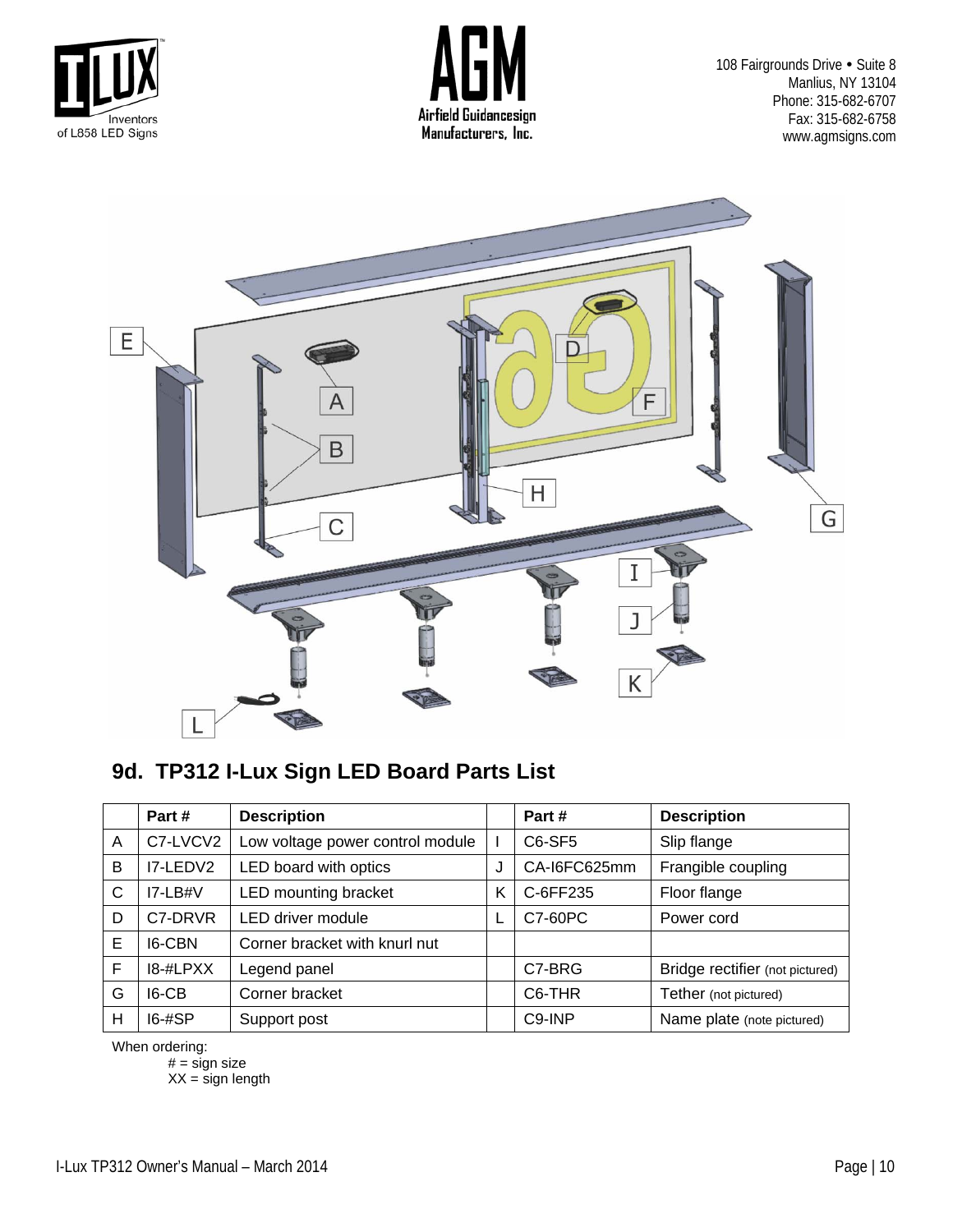



Manlius, NY 1310 Phone: 315-682-6707 Fa ax: 315-682-675 8 ww ww.agmsigns.com 108 Fairgrounds Drive . Suite 8 **s** Drive • Suite 8<br>anlius, NY 13104<br>he: 315-682-6707<br>ax: 315-682-6758<br>w.agmsigns.com<br>S 4

#### 9e. TP312 I-Lux Sign LED Board Driver and Power Control Modules



I-Lux TP312 Owner's Manual - March 2014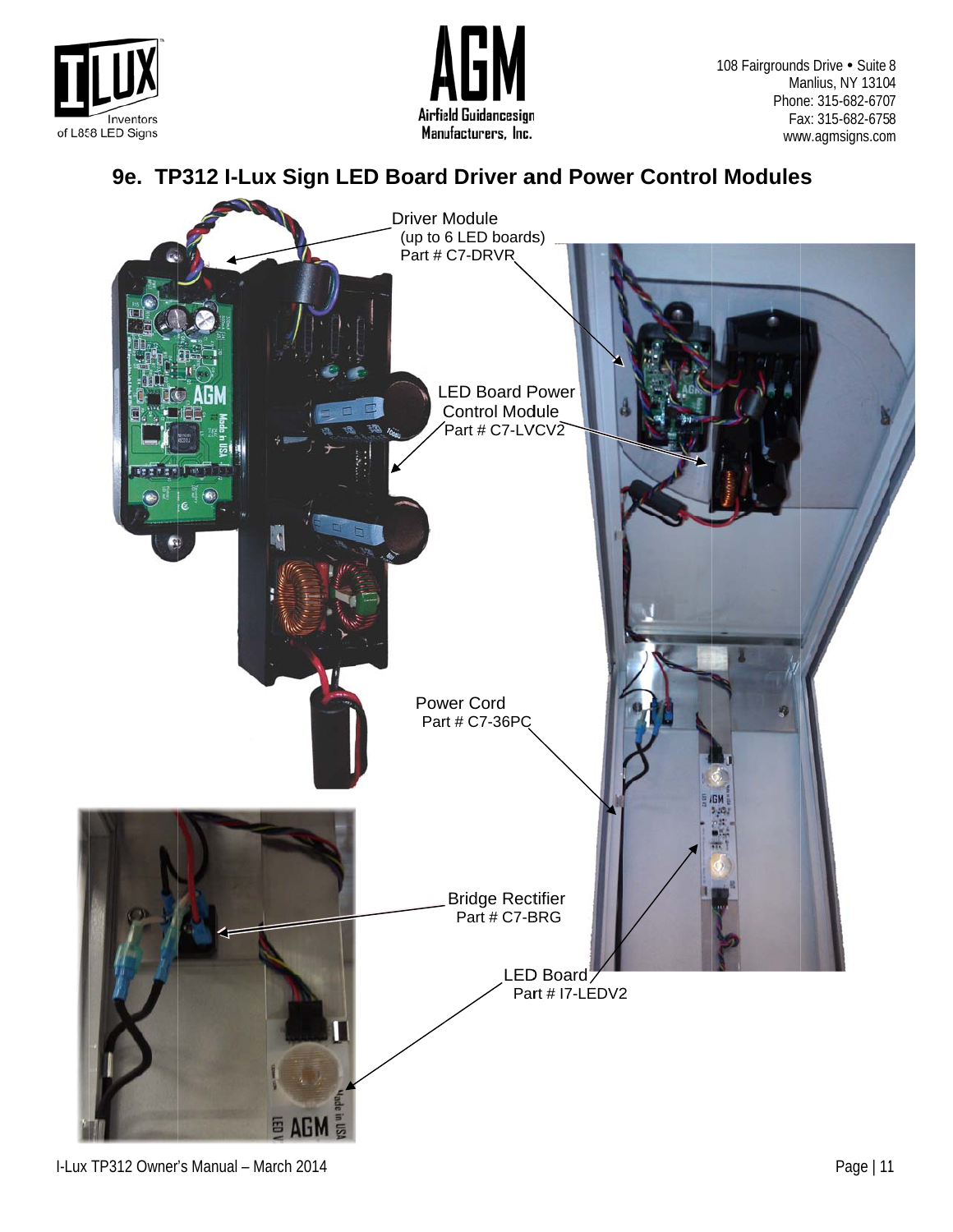



### **9f. TP312 I-Lux Sign LED Board Wiring Diagram**

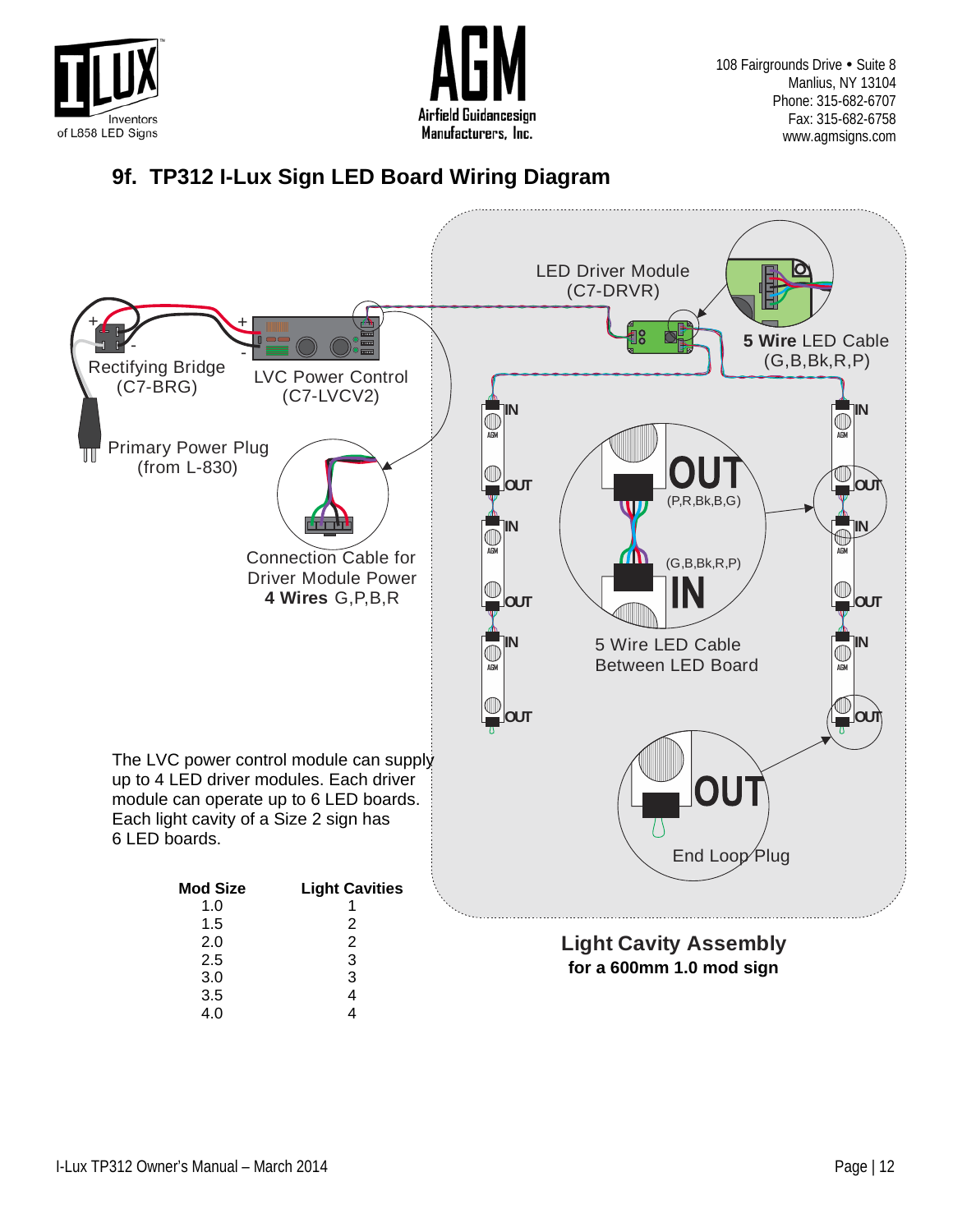



#### **10a. TP312 I-Lux Sign LED Board 600mm Legend Panel L830 Transformer Requirements, VA Loads, Power Factors**

|                |                | L830               |     | <b>Power</b> | # of            |
|----------------|----------------|--------------------|-----|--------------|-----------------|
| <b>Style</b>   | <b>Modules</b> | <b>Transformer</b> | VA* | Factor*      | <b>Elements</b> |
| 2              | 1.0            | 65W                | 57  | 0.93         | 6               |
| $\overline{c}$ | 1.5            | 100W               | 87  | 0.93         | 12              |
| $\overline{c}$ | 2.0            | 100W               | 87  | 0.93         | 12              |
| $\overline{c}$ | 2.5            | 200W               | 105 | 0.92         | 18              |
| $\overline{c}$ | 3.0            | 200W               | 105 | 0.92         | 18              |
| $\overline{c}$ | 3.5            | 200W               | 127 | 0.92         | 24              |
| 2              | 4.0            | 200W               | 127 | 0.92         | 24              |
| 3              | 1.0            | 65W                | 57  | 0.93         | 6               |
| 3              | 1.5            | 200W               | 82  | 0.92         | 12              |
| 3              | 2.0            | 200W               | 82  | 0.92         | 12              |
| $\frac{3}{3}$  | 2.5            | 300W               | 109 | 0.90         | 18              |
|                | 3.0            | 300W               | 109 | 0.90         | 18              |
| 3              | 3.5            | 300W               | 132 | 0.91         | 24              |
| 3              | 4.0            | 300W               | 132 | 0.91         | 24              |
| $\mathbf 5$    | 1.0            | 65W                | 50  | 0.93         | 6               |
| 5              | 1.5            | 100W               | 76  | 0.93         | 12              |
| 5              | 2.0            | 100W               | 76  | 0.93         | 12              |
| 5              | 2.5            | 100W               | 99  | 0.92         | 18              |
| 5              | 3.0            | 100W               | 99  | 0.92         | 18              |
| 5              | 3.5            | 200W               | 122 | 0.92         | 24              |
| 5              | 4.0            | 200W               | 122 | 0.92         | 24              |

*\*These ratings are subject to change without notice.* 

#### **10b. TP312 I-Lux Sign LED Board 1200mm Legend Panel L830 Transformer Requirements, VA Loads, Power Factors**

|              |                | L830               |     | <b>Power</b> | # of            |  |
|--------------|----------------|--------------------|-----|--------------|-----------------|--|
| <b>Style</b> | <b>Modules</b> | <b>Transformer</b> | VA* | Factor*      | <b>Elements</b> |  |
| っ            | 1.0            | 65W                | 65  | 0.93         |                 |  |
| 3            | 1.0            | 100W               | 70  | 0.93         | 8               |  |
| 5            | 1.0            | 65W                | 65  | 0.93         | 8               |  |

*\*These ratings are subject to change without notice.*